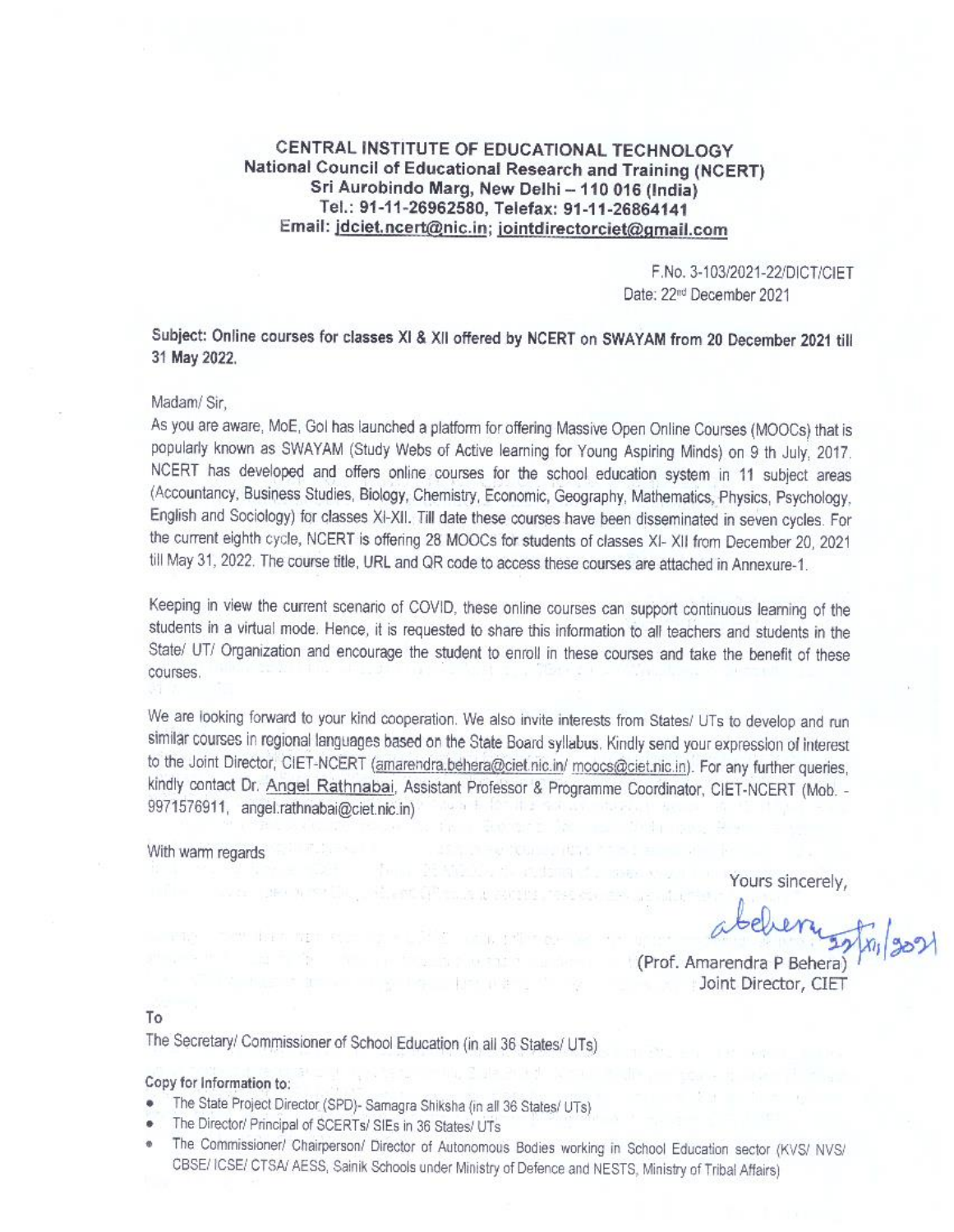





**Continue Learning Online** with courses offered by NCERT on SWAYAM portal

Have an insightful learning through 28 courses of classes XI and XII across 11 subjects

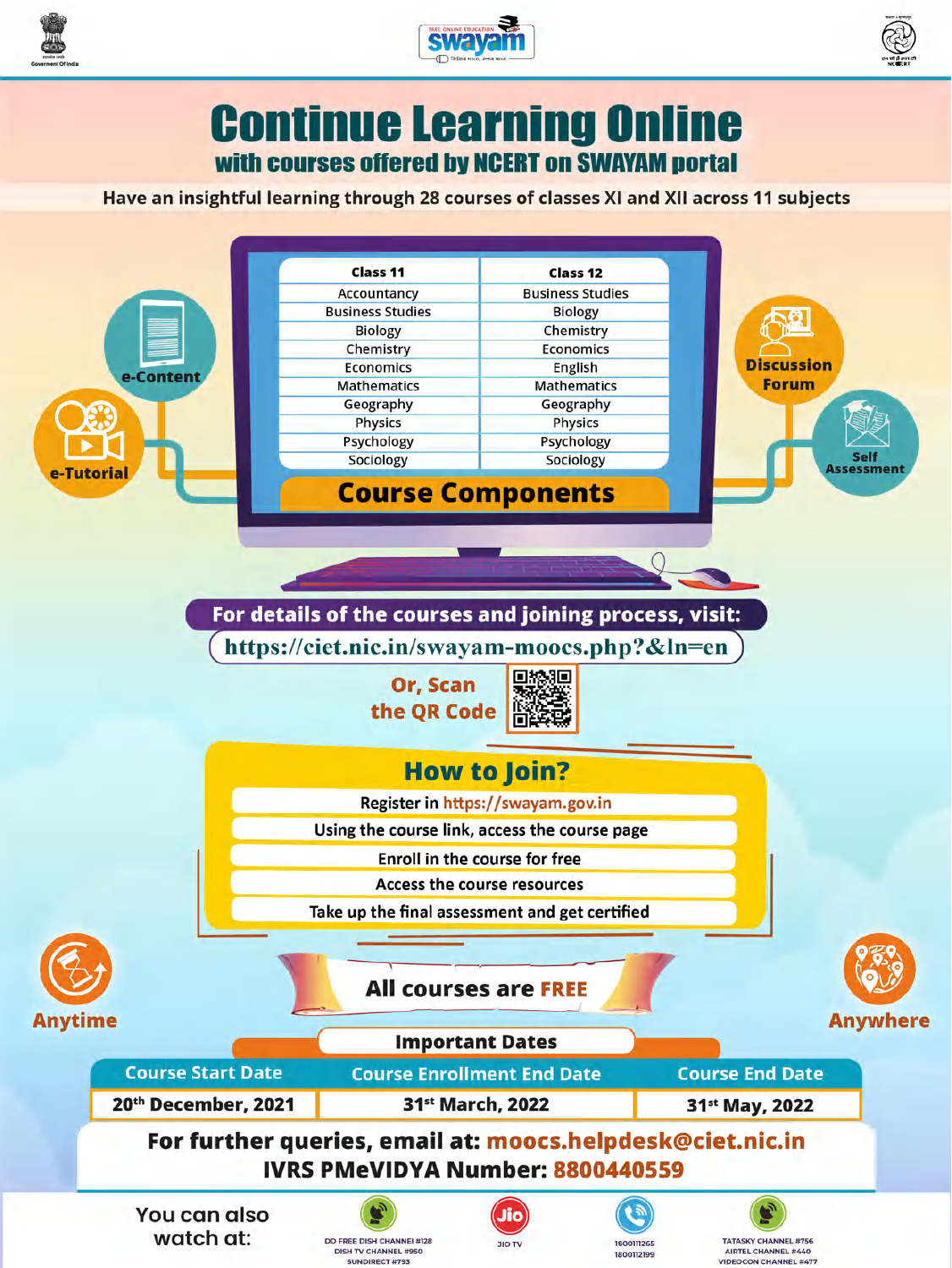| S.No               | <b>Course Title</b>                           | <b>Course Link</b>                                                          | <b>QR</b> code |
|--------------------|-----------------------------------------------|-----------------------------------------------------------------------------|----------------|
| 1.                 | Accountancy, Class XI,<br>Part-I              | https://onlinecourses.swayam2.ac<br>.in/nce21_sc01/preview                  |                |
| 2.                 | Biology, Class XI, Part-I                     | https://onlinecourses.swayam2.ac.<br>$in/nce21$ sc04/preview                |                |
| 3.                 | Biology, Class XI, Part-II                    | https://onlinecourses.swayam2.ac.<br>$in/nce21$ sc05/preview                |                |
| $\boldsymbol{4}$ . | Biology, Class XII, Part-I                    | https://onlinecourses.swayam2.ac.<br>in/nce21_sc06/preview                  |                |
| 5.                 | Business Studies, Class<br>XI, Part-I         | https://onlinecourses.swayam2.ac.<br>$in/nce21$ <sub>_sc</sub> $07/preview$ |                |
| 6.                 | <b>Business Studies, Class</b><br>XII, Part-I | https://onlinecourses.swayam2.ac.<br>in/nce21_sc08/preview                  |                |
| 7.                 | Chemistry, Class XI, Part-I                   | https://onlinecourses.swayam2.ac.<br>in/nce21_sc09/preview                  |                |

# **Online Courses for classes XI and XII on SWAYAM Portal**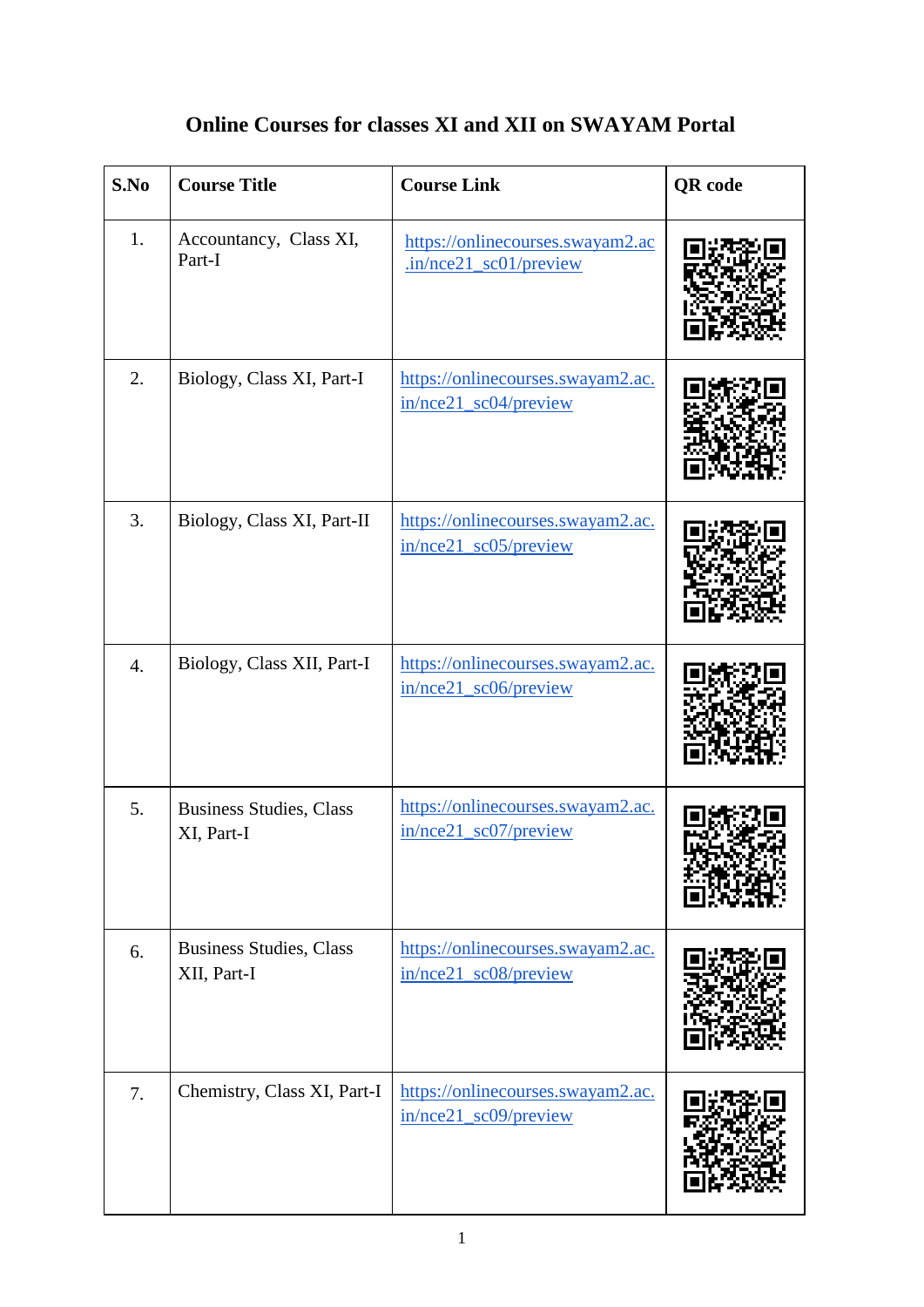| 8.  | Chemistry, Class XI, Part-II                                                                                                              | https://onlinecourses.swayam2.ac.<br>in/nce21_sc10/preview                |  |
|-----|-------------------------------------------------------------------------------------------------------------------------------------------|---------------------------------------------------------------------------|--|
| 9.  | Chemistry, Class XII, Part-<br>I                                                                                                          | https://onlinecourses.swayam2.ac.<br>$in/nce21$ sc11/preview              |  |
| 10. | Economics, Class XI, Part-I                                                                                                               | https://onlinecourses.swayam2.ac.<br>$in/nce21$ sc12/preview              |  |
| 11. | Economics, Class XII,<br>Part-I                                                                                                           | https://onlinecourses.swayam2.ac.<br>in/nce21_sc13/preview                |  |
| 12. | <b>Annual Preparatory</b><br>Programme for<br>Enhancement in<br>Academics and Revision-<br><b>APPEAR</b> in English, Class<br>XII, Part-1 | https://onlinecourses.swayam2.ac.<br>$in/nce21$ <sub>_sc</sub> 14/preview |  |
| 13. | Geography, Class XI, Part-I                                                                                                               | https://onlinecourses.swayam2.ac.<br>in/nce21_sc15/preview                |  |
| 14. | Geography, Class XI, Part-<br>$\mathbf{I}$                                                                                                | https://onlinecourses.swayam2.ac.<br>$in/nce21$ sc16/preview              |  |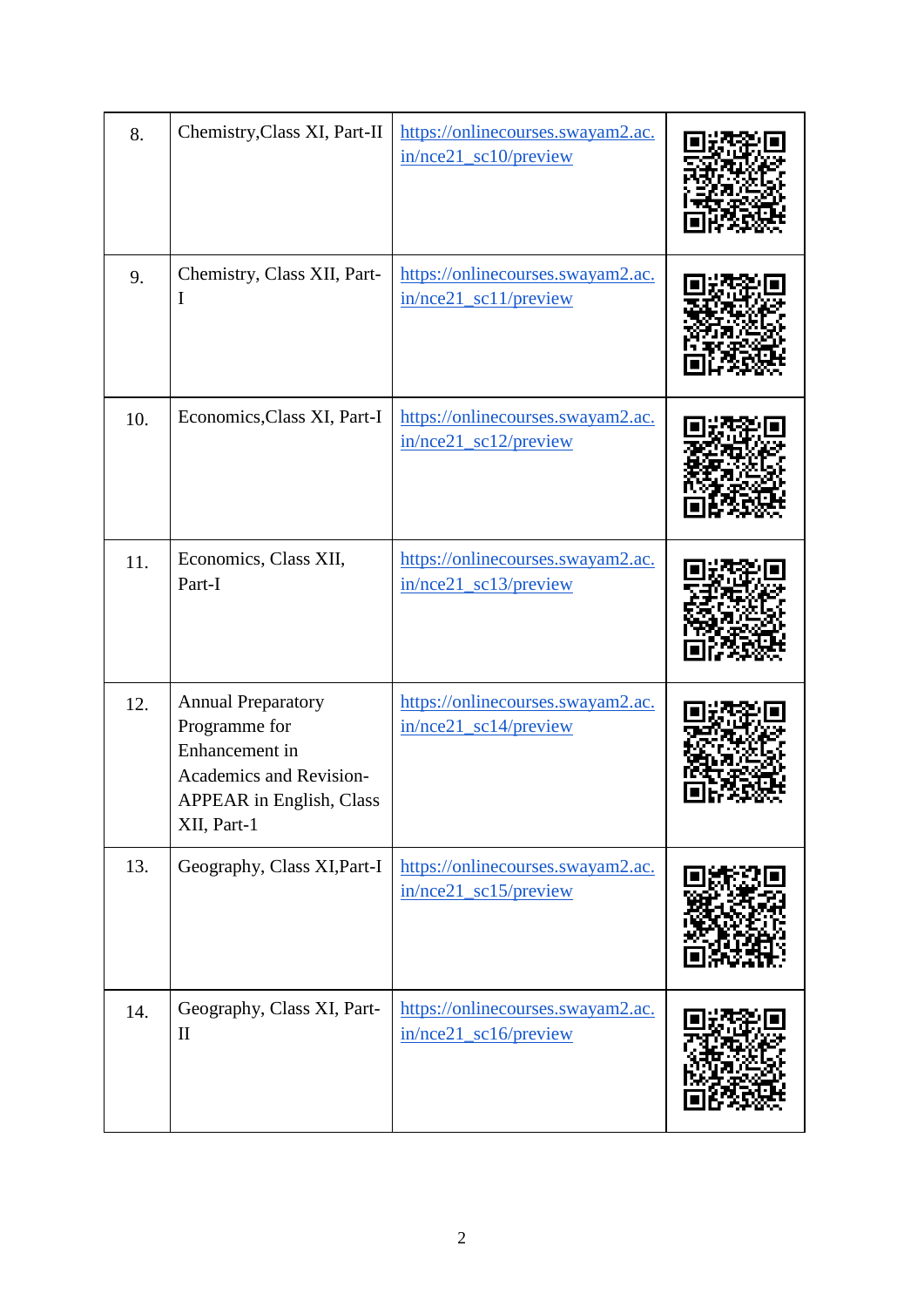| 15. | Geography, Class XII,<br>Part-I   | https://onlinecourses.swayam2.ac.<br>in/nce21_sc17/preview               |  |
|-----|-----------------------------------|--------------------------------------------------------------------------|--|
| 16. | Geography, Class XII,<br>Part-II  | https://onlinecourses.swayam2.ac.<br>in/nce21_sc18/preview               |  |
| 17. | Mathematics, Class XI,<br>Part-I  | https://onlinecourses.swayam2.ac.<br>in/nce21_sc19/preview               |  |
| 18. | Mathematics, Class XI,<br>Part-II | https://onlinecourses.swayam2.ac.<br>in/nce21_sc20/preview               |  |
| 19. | Mathematics, Class XII,<br>Part-I | https://onlinecourses.swayam2.ac.<br>$in/nce21$ <sub>sc21</sub> /preview |  |
| 20. | Physics, Class XI, Part-I         | https://onlinecourses.swayam2.ac.<br>$in/nce21$ sc22/preview             |  |
| 21. | Physics, Class XI, Part-II        | https://onlinecourses.swayam2.ac.<br>in/nce21_sc23/preview               |  |